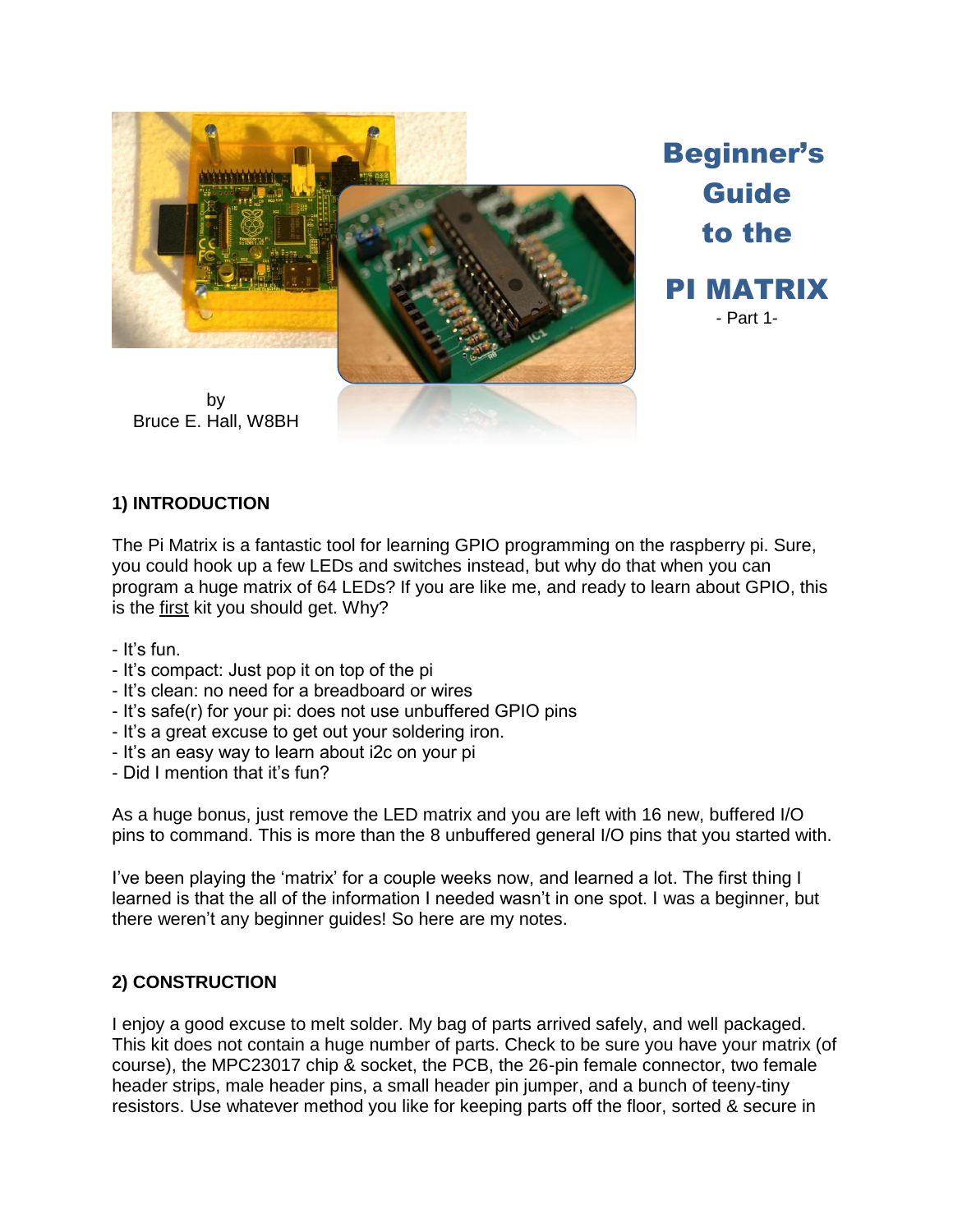your workspace. Some people like egg cartons or muffin tins. I use a shoebox lid.

The kit does NOT come with any documentation. Print out the online instructions and follow along. Remember to put your 26-pin connector on the bottom of the board, and the rest of the components on the top. I found it helpful to put a small magic-marker dot on the topside, top-left corner of the PCB, the same way that ICs are marked, so that I always knew the proper orientation. This spot is silkscreened with the numerals '2 1', marking the first two pins of the 26-pin header.



Take care to mount the socket and 23017 IC with notch pointed DOWN, not up.

Nothing was difficult to solder. If you want nice, straight header pins, tack down one pin with solder, check alignment, resolder if necessary, and solder the rest when it everything looks vertical and flush with the board. Don't solder a whole strip without checking. It also helps to immobilize the pins while you turn the board over to solder. Easier said than done! Some people like to use 'blue tack' (poster putty). I usually don't have any when I need it, but carefully placed masking tape works in a pinch.

There are lots of holes for male header pins. The only header pins that you'll need to light up the matrix are the three in the top left where the power jumper goes. The rest are not needed for the LEDs, but will be helpful if you use your PI MATRIX for other things.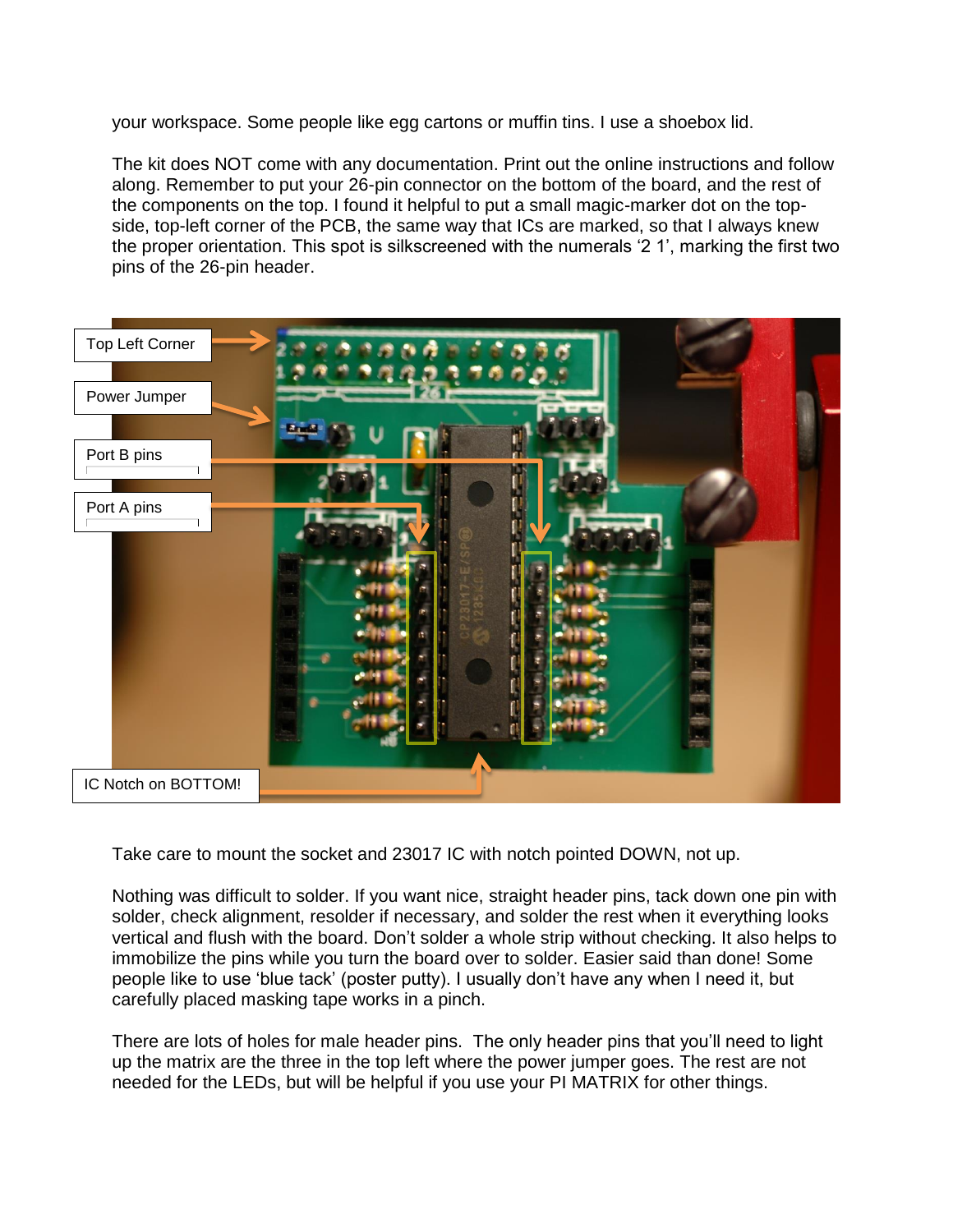Here is what all those headers are for:

a) 4 pin headers: ground connections. all of the them ground.

- b) 2 pin headers: Vcc (3v3) power.
- c) 3 pin header: chip voltage jumper, keep at 3v3 (jumper left/center).
- d) 8 pin headers: breakout for all 16 I/O lines. Pins on left are PortA; pins on left are PortB

When everything is soldered up, install the chip (pin 1 down) and LED matrix. The matrix pin numbers are marked on the bottom: '1' and '16'. Pin 1 is top-left. If you install it upsidedown it won't work right.

#### **3) SETTING UP I2C**

The PI MATRIX needs additional software installed before we can use it. In particular, we must configure the I2C bus. There are a couple good tutorials online for this: for example, check out: [http://www.skpang.co.uk/blog/archives/575.](http://www.skpang.co.uk/blog/archives/575) What I describe here is almost exactly the same procedure.

I2C drivers are disabled by default. Let's enable them. We'll need to edit a couple system files, install a couple software packages, and then reboot.

From the command line, enter:

sudo nano /etc/modprobe.d/raspi-blacklist.conf'

Look for an entry like 'blacklist i2c-bcm2708'. Add a hash mark '#' at the beginning of the line: '#blacklist…' Press CTRL X then y to save and exit.

Next edit the modules file by:

sudo nano /etc/modules

Add i2c-dev on a new line, then save and exit.

Next, install some tools and python support:

sudo apt-get update sudo apt-get install python-smbus sudo apt-get install i2c-tools

Now add a new user to the i2c group: sudo adduser pi i2c

Shut down your pi now: sudo halt

Turn off the power and seat the PI MATRIX board on raspberry pi's 26-pin GPIO header. The board should lay across the top of the pi, not away from it. Cross your fingers, turn on the power, and log back in to the pi account.

From the command line, enter: sudo i2cdetect -y 1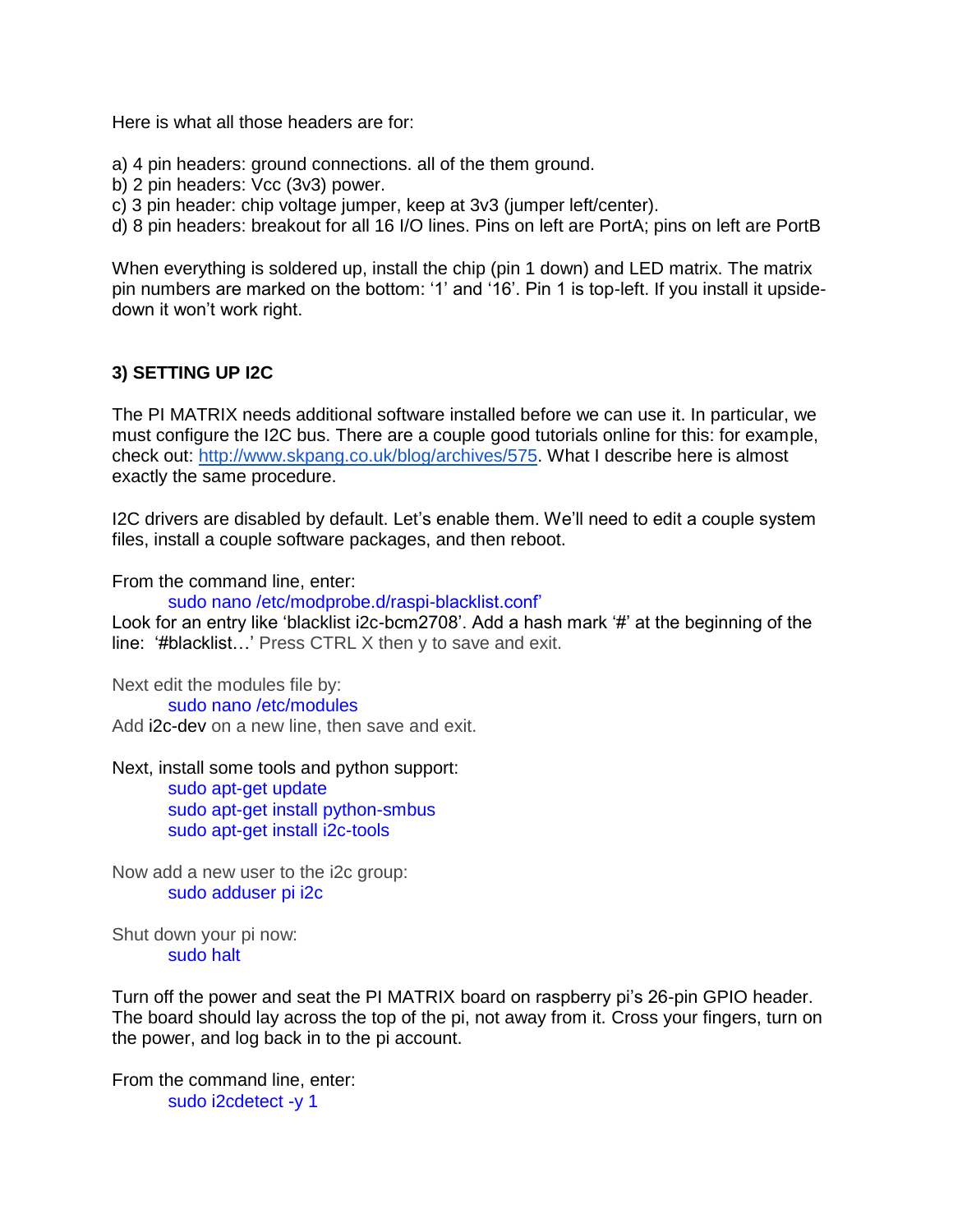(Use 0 instead of 1 if you have an older pi. Older pi's don't have any mounting holes on the PCB; newer ones have 2 mounting holes.)

This tool will listen for I2C devices, and report their addresses. If all goes well, you should see all blanks except for a '20' on the second line. This indicates that your pi is communicating with the MCP23017 (address 0x20) on the PI MATRIX. Congratulations!

If you don't see the '20', remove the matrix and start troubleshooting. Nothing that follows will work until you've established I2C communication.

## **4) BABY STEPS**

Now that I2C is working, its time to talk to the LEDs! The i2cset utility in the i2c-tools package lets us send data. The format is "i2cset -y <br/> <br/>dus number> <chip addr> <data addr> <value>". Option -y is not required, but turns off a lot of scary-sounding warnings. We will send data to the PI MATRIX one byte at a time. The bus number is 0 for older pi's and 1 for new ones. Mine is newer. Try these, in the order shown, omitting the comments:

| i2cset -y 1 0x20 0x00 0x00 | #set port A to all outputs                        |
|----------------------------|---------------------------------------------------|
| i2cset -y 1 0x20 0x01 0x00 | #set port B to all outputs                        |
| i2cset -y 1 0x20 0x13 0x00 | #set all port B (row) pins low                    |
| ic2set -y 1 0x20 0x12 0xFF | #set all port A (column) pins high; LEDs turn on! |
| ic2set -y 1 0x20 0x12 0x00 | #enter this to turn the LEDs off                  |

Did you see the all of the LEDs turn on? If not, reseat the matrix board and/or LEDs, and make sure that you've oriented it correctly (Pin 1 of the LED matrix towards the topleft of the pi-matrix board. The matrix board is mounted over the pi, not away from it.).

## **5) MATRIX PROGRAMMING FOR DUMMIES**

It's time to try some real programming in Python. Why Python? Other languages, like C, would work equally well. But I don't know Python and this project a good excuse to learn something about it. Try looking at some examples on github for raspberry pi programs that use i2c. I found them most of them, like Adafruit's I2C library, very complicated and confusing! I prefer starting simple, getting small stuff to work, then adding to it. If you like this method too then read on.

The simplest way to try out some Python is to use the interactive mode. From the bash prompt just type: python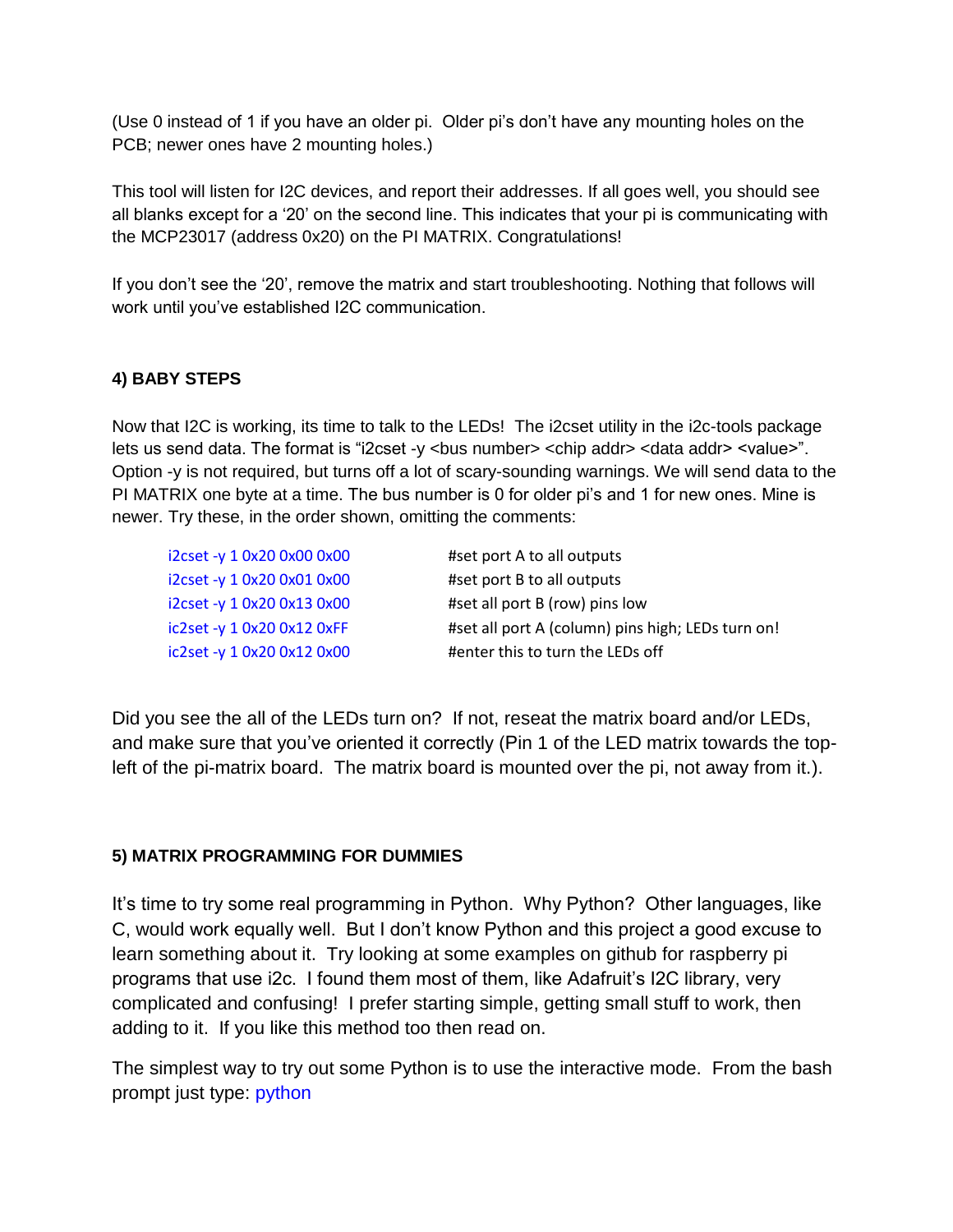The python prompt is a triple chevron '>>>'. From here we enter our python code, line by line, and the interpreter works as we go. Enter the following:

>>> import smbus  $\gg$  addr = 0x20  $\Rightarrow$  dira = 0x00  $\Rightarrow$  dirb = 0x01  $\gg$  porta = 0x12  $\gg$  portb = 0x13 >>> bus = smbus.SMBus(1)

If you did it right, you shouldn't get any feedback. The first line adds our I2C library for python, the next five are constants for addressing the MCP23017 chip, and the last one establishes a variable to write to/from the bus. Now we just have to send data to the matrix board:

>>> bus.write\_byte\_data(addr,dira,0x00) >>> bus.write byte data(addr,dirb,0x00) >>> bus.write\_byte\_data(addr,portb,0x00) >>> bus.write\_byte\_data(addr,porta,0xFF)

The first two lines set all 16 I/O pins to output. The next line takes all of the row pins low, and the last line takes all of the column pins high. If you didn't make any spelling mistakes, all the LEDs should be on now. To turn them off, just zero out the port A register:

>>> bus.write\_byte\_data(addr,porta,0x00)

Once you get that working, it isn't too hard to make an honest-to-goodness Python script. I've written a short one (my very first Python), based entirely on the 12 lines of code above. Try typing it using or favorite editor, or copy it from [http://w8bh.net/pi/hello](http://w8bh.net/pi/hello-matrix.py)[matrix.py.](http://w8bh.net/pi/hello-matrix.py) You can run it from bash if you make it executable, like this:

chmod +x hello-matrix.py ./hello-matrix.py

In time-honored 'hello-world' style, this script will flash the LEDs on your display. Notice that the LEDs might remain on, depending when you quit. Run it again, or use one of the methods above to turn off the LEDs. Have fun! In [Part](http://w8bh.net/pi/PiMatrix2.pdf) 2 of this series we will do some more interesting displays on the matrix.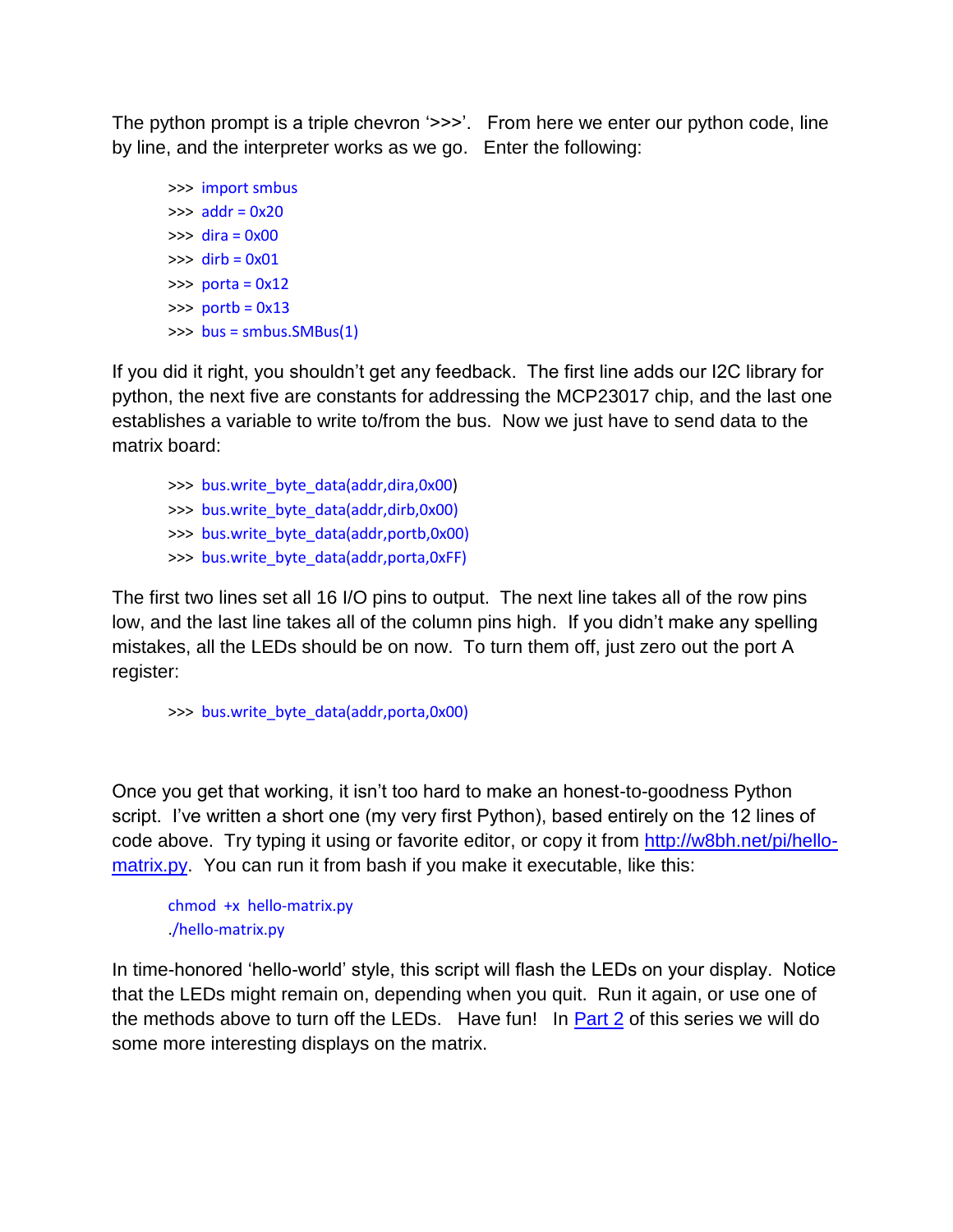#### **6) PYTHON SCRIPT:**

```
#!/usr/bin/python
########################################################################
#
# hello-matrix.py
# Version 1.0
#
# Purpose : Flashes All LEDs on the Pi Matrix Board
#
# Author : Bruce E. Hall <br/>bhall66@gmail.com>
# Date : 02 Feb 2013
#
########################################################################
import smbus \qquad \qquad \qquad \qquad \qquad \qquad \qquad \qquad \qquad \qquad \qquad \qquad \qquad \qquad \qquad \qquad \qquad \qquad \qquad \qquad \qquad \qquad \qquad \qquad \qquad \qquad \qquad \qquad \qquad \qquad \qquad \qquad \qquad \qquad \qquadimport time #for timing delays
# Definitions for the MCP23017 chip
ADDR = 0x20 #12C bus address of the 23017
DIRA = 0x00 #PortA I/O direction register
DIRB = 0x01 #PortB I/O direction register
PORTA = 0x12 #PortA data register
PORTB = 0x13    #PortB data register
#
# Program Start
#
print "Hello, Pi Matrix! (press Ctrl-C to stop)"
bus = smbus.SMBus(1) #Use '1' for newer Pi; 0 for oldies
bus.write_byte_data(ADDR,DIRA,0x00) #all zeros = all outputs on PortA
bus.write byte data(ADDR,DIRB,0x00) #all zeros = all outputs on PortB
bus.write_byte_data(ADDR,PORTB,0x00) #set row outputs low (cathodes to 
ground)
while (True): \qquad #loop until user halts program
   bus.write byte data(ADDR, PORTA, 0xFF) #set column outputs high = turn on LEDs
   time.sleep(0.5) \qquad #keep LEDs on for a while
   bus.write byte data(ADDR, PORTA, 0x00) #set column outputs low = turn off LEDs
   time.sleep(0.5) \qquad #keep LEDs off for a while
```